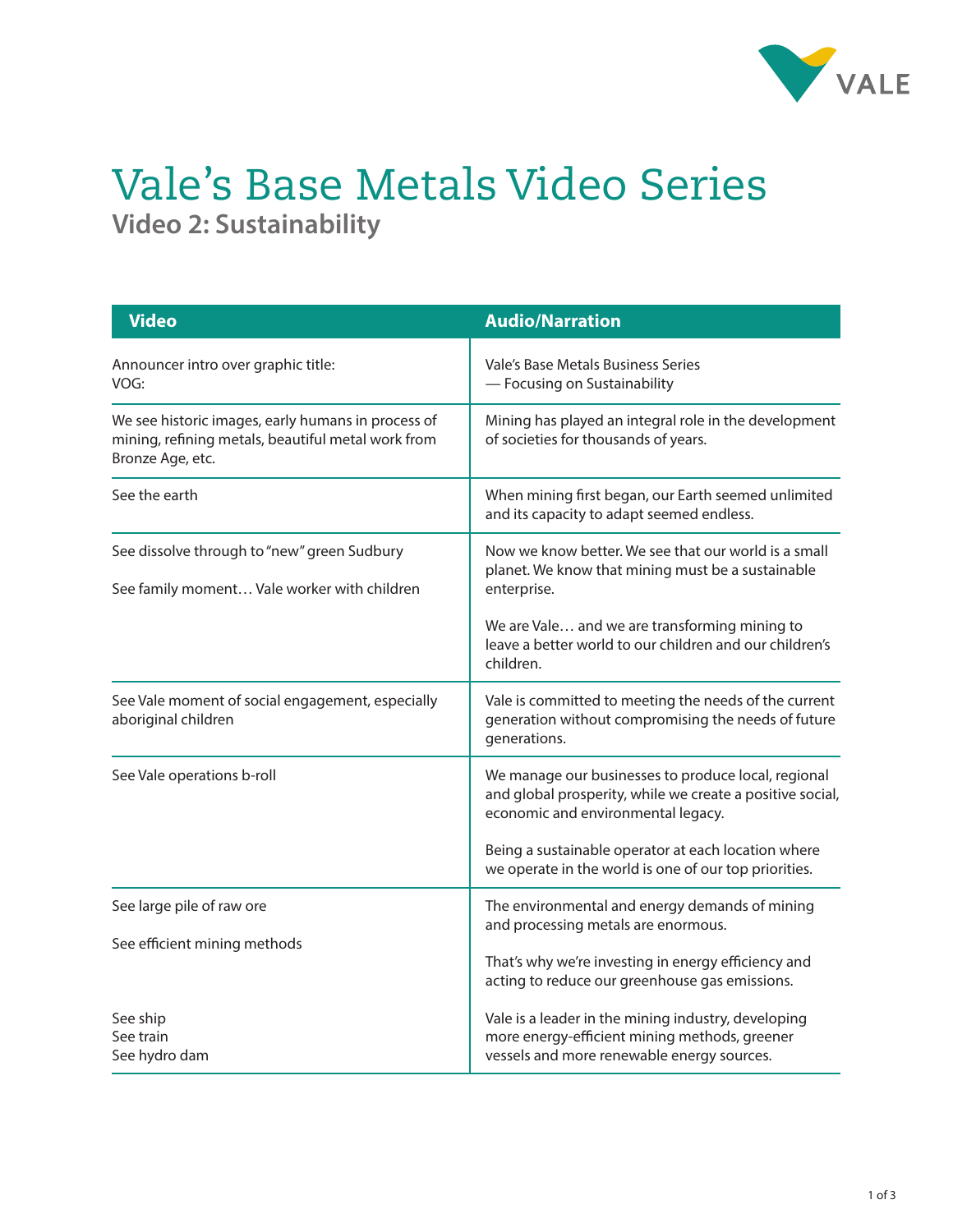## Video 2: Sustainability (cont'd)

| <b>Video</b>                                                                                                              | <b>Audio/Narration</b>                                                                                                                                                                                                                                                                                                                                                                                                                                                                      |
|---------------------------------------------------------------------------------------------------------------------------|---------------------------------------------------------------------------------------------------------------------------------------------------------------------------------------------------------------------------------------------------------------------------------------------------------------------------------------------------------------------------------------------------------------------------------------------------------------------------------------------|
| See flash furnaces and roasters, emphasize scale<br>of the challenge<br>See scrubbers, fluid-bed roaster<br>See sulphur   | The refining process turns raw ores into the metals<br>that people need. This process requires the use of<br>intense heat, chemical reactions and water. We<br>are proud of our stewardship of the environment<br>throughout the mining and refining process.<br>In Canada's Sudbury region, we've already reduced<br>our sulphur dioxide emissions by more than 90%. New<br>initiatives in this area are contributing to an additional<br>85% reduction in Vale's emissions across Canada. |
| See Sudbury greenhouses, aerial seeding in<br>more depth                                                                  | We scrub, capture and convert sulphur dioxide into<br>marketable products.                                                                                                                                                                                                                                                                                                                                                                                                                  |
| ADD: some froth flotation footage?                                                                                        | We are researching and developing cleaner, greener<br>and safer chemicals for use in our mineral extraction<br>stage. These green chemicals are already being tested<br>at Clarabelle Mill in Sudbury.                                                                                                                                                                                                                                                                                      |
| See mine planning process engineers focusing on<br>restoration planning<br>See restoration etc, in Indonesia or Goro, tbd | At each of our global locations, our mine management<br>plans include comprehensive environmental<br>measures, as well as the restoration and rehabilitation<br>of any disturbed areas.                                                                                                                                                                                                                                                                                                     |
| See aerial seeding<br>See communities, green events, etc.<br>Add stills from Sossego as available                         | The dramatic reductions we've made in emissions have<br>set the stage for further reclamation activities.<br>Our pioneering techniques include processes like<br>the aerial seeding of land not accessible by                                                                                                                                                                                                                                                                               |
|                                                                                                                           | traditional means.<br>We develop simple but effective processes like<br>covering exposed mine tailings with straw to limit<br>dust. Tailings can also be combined with concrete and<br>re-used in back filling mined areas.                                                                                                                                                                                                                                                                 |
|                                                                                                                           | At our copper mine in Sossego, Brazil, we developed a<br>successful water recirculation system to optimize the<br>use of water resources. Today, Sossego recycles 96% of<br>all water used.                                                                                                                                                                                                                                                                                                 |
|                                                                                                                           | Educating our employees and encouraging<br>environmentally responsible actions continues to be<br>key to our sustainable operations.                                                                                                                                                                                                                                                                                                                                                        |
|                                                                                                                           | We believe we all must play our part in re-greening<br>the world.                                                                                                                                                                                                                                                                                                                                                                                                                           |